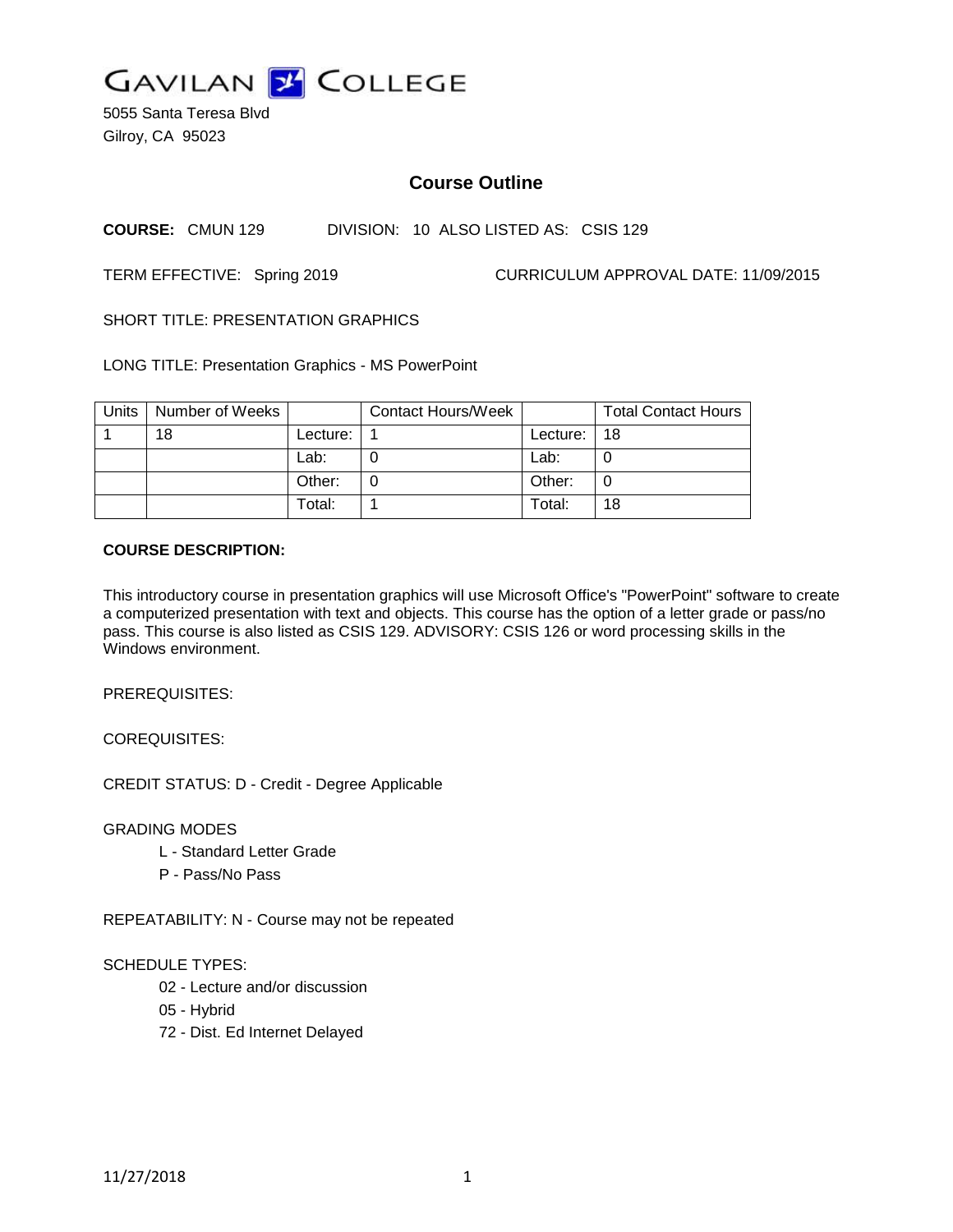### **STUDENT LEARNING OUTCOMES:**

1. Create a compelling multimedia PowerPoint presentation that is visually consistent and aesthetically pleasing by inserting clip art, photos, logos, video clips and sound clips; demonstrates the use of different fonts, text colors, and text sizes; and utilizes templates, headers, and footers.

Measure of assessment: homework, exam, presentation

Year assessed, or planned year of assessment: 2016

### **CONTENT, STUDENT PERFORMANCE OBJECTIVES, OUT-OF-CLASS ASSIGNMENTS**

Curriculum Approval Date: 11/09/2015

2 HOURS

Lectures:

(1) Creating a Presentation, Getting Started with PowerPoint, Choosing the Best Method to Start a Presentation, Creating a Presentation Using Suggested Content, Browsing Through a Presentation, Editing, Text in a Presentation, Viewing a Presentation, Getting Help Using PowerPoint

(2) Working with a Presentation, Creating a Presentation Using a Design Template, Entering Text in a Slide

(3) Creating a New Slide, Inserting Slides from Other Presentations, Rearranging Slides in a Presentation

(4) Entering Speaker Notes, Creating a Folder to Store a Presentation

Student Performance Objectives: Create, edit, save, and print a presentation. Use three different ways to create a presentation.

3 HOURS

Lectures:

(1) Printing a Presentation, Working with an Existing Presentation

(2) Adding a Header and a Footer, Choosing the Right Print Settings, Previewing a Presentation

(3) Printing a Presentation, Outlining Your Ideas, Creating a Blank Presentation

(4) Entering Text in an Outline, Inserting an Outline from Microsoft Word, Deleting and Rearranging Slides, Paragraphs, and Text, Formatting Text in an Outline, Sending an Outline or Notes to Word

Student Performance Objectives: Prepare a presentation for printing. Modify slides, paragraphs, and text. 3 HOURS

Lectures:

(1) Adding and Modifying Slide Text, Adding and Moving Text on Slides, Changing Text Alignment and Spacing

(2) Finding and Replacing Text and Fonts, Correcting Text While Typing, Checking Spelling and Presentation Styles

(3) Applying and Modifying Design Templates, Applying a Design Template to a Presentation, Making Your Presentation Look Consistent

(4) Formatting Master Text and Bullets, Saving a Presentation as a Design Template, Viewing and Changing Presentation Colors

(5) Viewing and Choosing a Color Scheme, Creating a Color Scheme, Adding Colors to a Presentation

(6) Adding and Modifying a Slide Background

Student Performance Objectives: Set a design template and modify it. Add and modify text in a presentation. 3 HOURS

Lectures:

(1) Drawing and Modifying Shapes, Drawing and Resizing a Shape, Copying and Moving a Shape

(2) Changing the Way a Shape Looks, Aligning Shapes, Connecting Shapes

(3) Adding 3-D Effects to Shapes, Changing the Stacking Order of Shapes, Rotating and Flipping Shapes

(4) Drawing and Editing an Arc Shape, Grouping and Ungrouping Shapes, Inserting Information into PowerPoint

(5) Changing the Layout of a Slide, Inserting Clip Art, Changing the Size of an Image

(6) Changing Colors in a Clip Art Image, Inserting and Formatting a Table, Inserting a Microsoft Excel Chart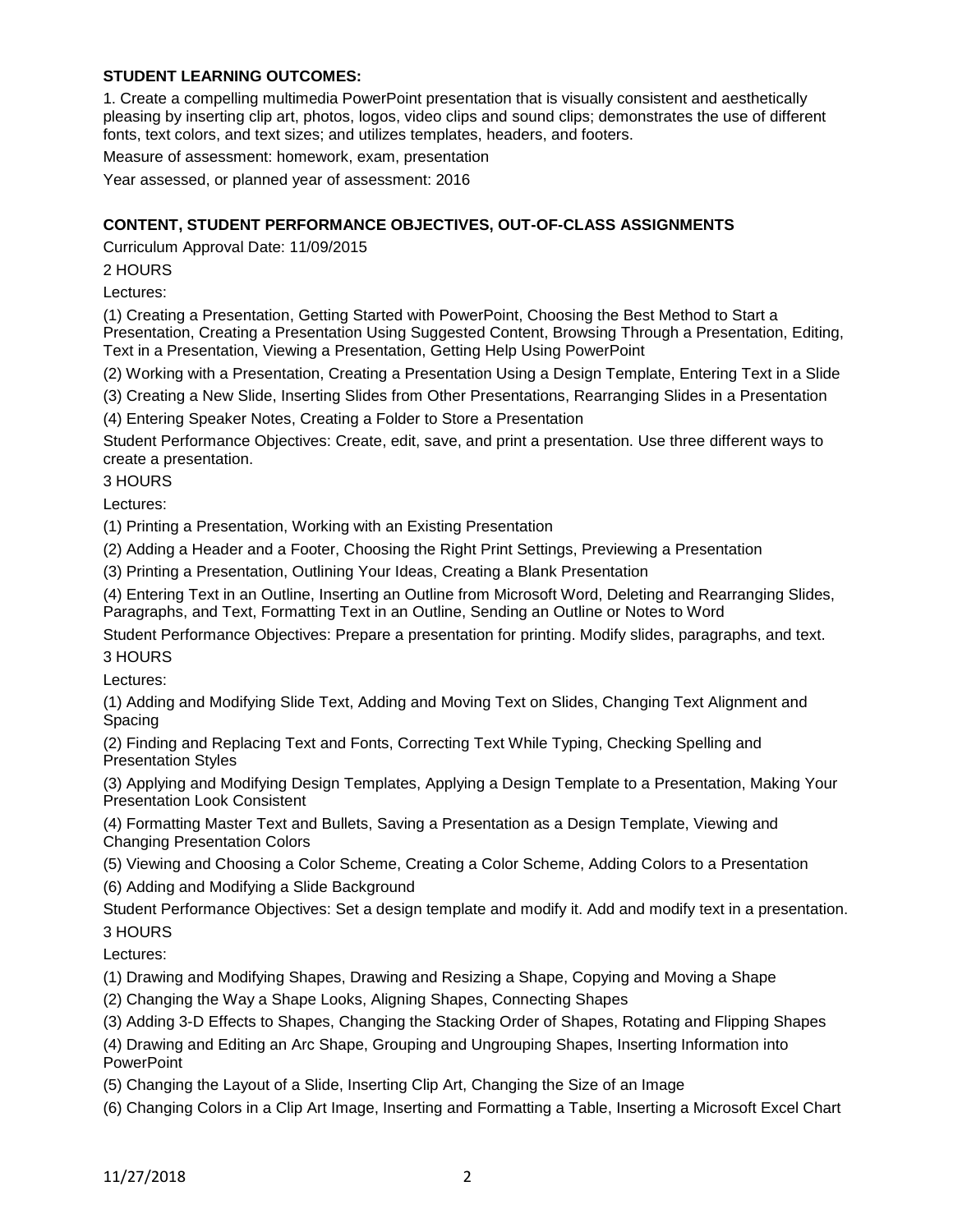(7) Inserting and Formatting a Graph, Inserting and Modifying an Organization Chart, Inserting and Modifying a Diagram

(8) Inserting a Picture, Modifying a Picture, Inserting and Modifying Stylized Text

Student Performance Objectives: Create a presentation that uses shapes, and then modify it. Create presentations that use clip art, tables, charts and graphs.

3 HOURS

Lectures:

(1) Setting Up and Delivering a Slide Show

(2) Animating a Slide During a Slide Show, Adding Transition Effects Between Slides, Creating and Editing a Custom Show

(3) Delivering a Slide Show, Taking Notes During a Slide Show, Creating a Multimedia Presentation

(4) Inserting Sounds and Movies, Playing Sounds and Movies in a Slide Show, Adding Slide Timings

(5) Recording a Narration in a Slide Show, Creating a Self-Running Presentation, Creating a Web **Presentation** 

(6) Creating an Agenda Slide or Home Page, Creating a Hyperlink, Previewing and Publishing a Presentation as a Web Page, Adding a Digital Signature

Student Performance Objectives: Create a multimedia presentation. Create a web presentation.

2 HOURS

Lectures:

(1) Reviewing and Sharing a Presentation

(2) Adding Comments to a Presentation, Adding Password Protection to a Presentation, Sending a Presentation for Review Using E-Mail

(3) Tracking Changes in a Presentation, Broadcasting a Presentation over a Network, Collaborating in an Online Meeting

(4) Delivering a Presentation on the Road, Customizing PowerPoint, Customizing the Way You Perform Commands

(5) Customizing the Way You Create Objects, Simplifying Tasks with Macros, Final Exam and Final Projects Student Performance Objectives: E-mail a presentation and password protect it. Use macros and command customization. Present their projects to the class.

2 HOURS

Final exam and final projects.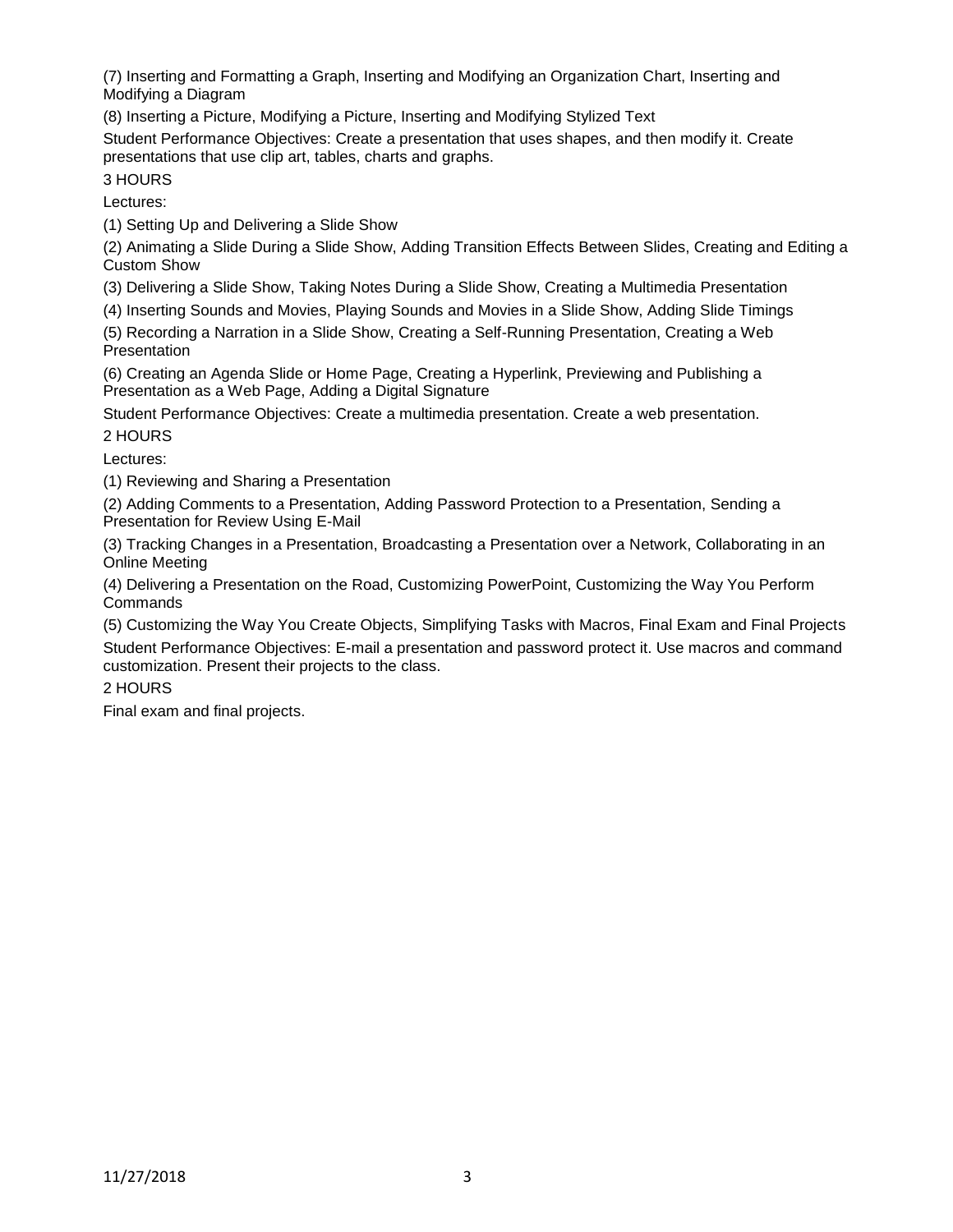### **METHODS OF INSTRUCTION:**

Lecture, Demonstration, Guided Practice

OUT OF CLASS ASSIGNMENTS

Required Outside Hours: 18

Assignment Description: Homework: Read chapters covered in the lecture and work through the sample projects in the chapter. Do homework exercises at the end of each chapter. Assignment #1: Create a presentation using suggested content. Create a presentation using a design template. Edit, format, print, and save a presentation. Assignment #2: Prepare a Presentation for printing with headers and footers. Create a presentation using from different sources such as Blank Presentation, Outline, and Microsoft Word. Modify a presentation by deleting and rearranging slides, paragraphs, and text. Assignment #3: Add and modify text, using different alignment, spacing, and fonts. Set up and modify design template for a presentation. Add colors, bullets and master text for a design template. Assignment #4: Create a presentation that uses shapes, and then modify it. Create presentations that use clip art, tables, charts and graphs. Assignment #5: Set up and deliver a slide show. Create a multimedia presentation. Create a web presentation. Assignment #6: E-mail a presentation. Create macros and customizing for commands.

Required Outside Hours: 18

Assignment Description: Study for exams. Work on PowerPoint project.

## **METHODS OF EVALUATION:**

Problem-solving assignments Percent of total grade: 20.00 % Problem-solving demonstrations: 20% - 50% Homework, Project Skill demonstrations Percent of total grade: 40.00 % Skill demonstrations: 40% - 80% Class performance, Performance exams Objective examinations Percent of total grade: 15.00 % Objective examinations: 15% - 35% Multiple Choice, True/False, Matching Items, Completion

#### REPRESENTATIVE TEXTBOOKS:

Required: Nina Rutkosky, Denise Seguin, Audrey Rutkosky Roggenkamp, Ian Rutkosky. Marquee Series: Microsoft PowerPoint 2016. US: EMC Paradigm,2016. ISBN: 9780763868239 Reading Level of Text, Grade: 12+ Verified by: MS Word